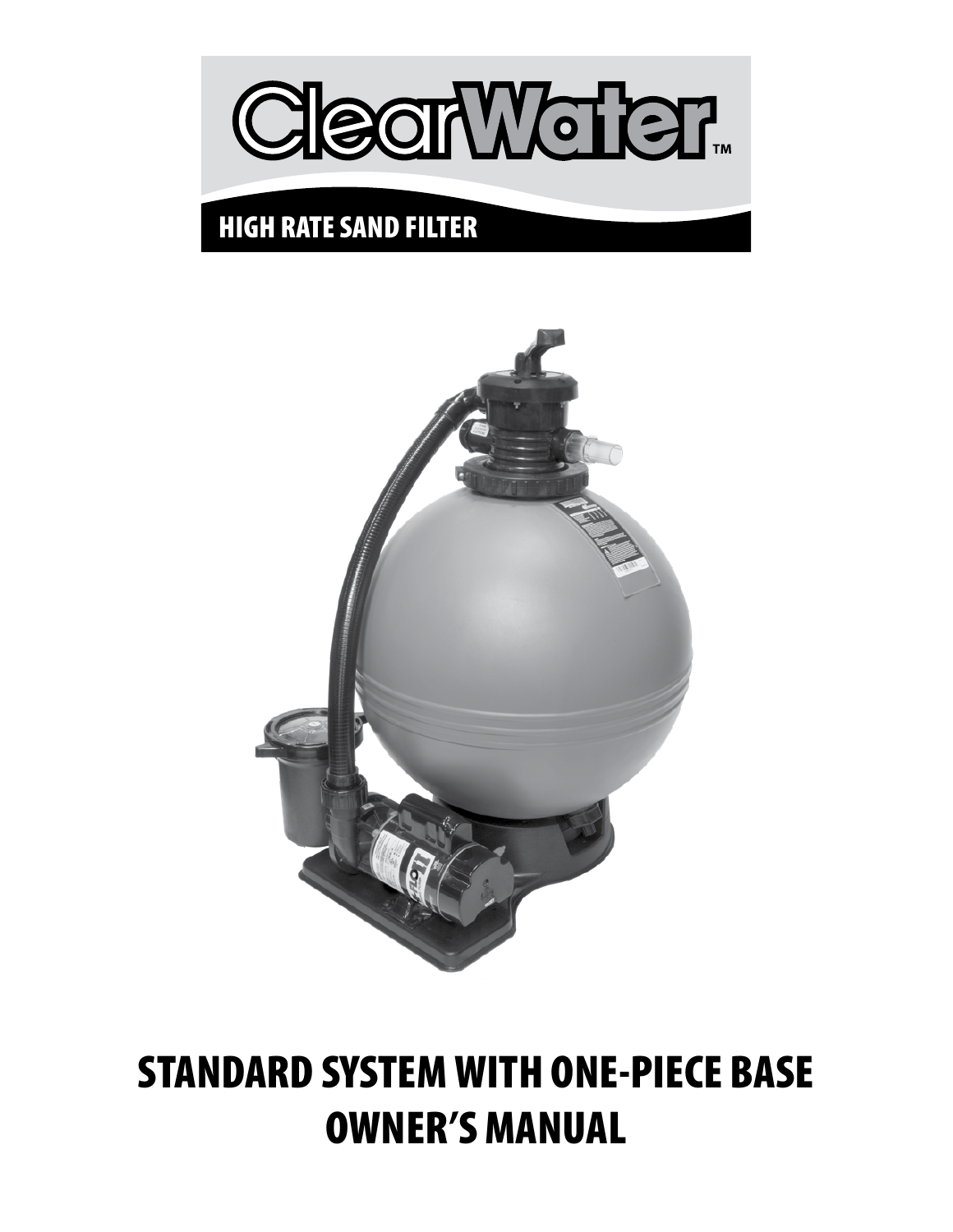# **CLEARWATER STANDARD SAND FILTER SYSTEM OWNER'S MANUAL**



**WARNING: A GFCI is required. Follow national and local building and safety codes.**

Your ClearWater Standard Sand Filter System is shipped complete from Waterway, with all needed components ready for assembly and installation.

System will require a 110 Volt / 20 Amp service. **DO NOT** use extension cords. Use will void warranty on pump motor. The pool equipment should be located between the pool skimmer and return line. The filtration system should not be installed less than 2 ft. and no more than 5ft. from the pool. The ClearWater Standard Sand Filter System needs to be on a completely flat level / surface (patio block, cement slab, etc.).

Assemble filter system only after above ground pool is installed. Fill pool with water. **IMPORTANT**: Do no raise water level above pool return line or skimmer throat until installation is complete.

Open shipping carton in an upright position checking contents, as follows:

- 1. One-piece mounting base
- 2. One pump
- 3. One filter
- 4. Two corrugated hoses
- 5. One fittings bag 6. One collar wrench 7. Trap assemblies
- 8. Pump to filter hose

### **INSTALLATION INSTRUCTIONS**



#### **WARNING! READ ALL INSTRUCTIONS AND WARNING LABELS BEFORE OPERATING FILTER!**

- 1. Place filter with filter base on a level, secure surface. There is no need to disassemble filter or pump assemblies. Position sand filter body securely onto filter base. Align drain with drain clearance on base. Secure sand filter body to base using bolt (#18) and washer (#17) as shown. **DO NOT** over tighten.
- 2. Open box and remove pump and trap. Open pump trap lid and remove 2" gasket. Position gasket into end of pump trap union nut. Hand tighten union nut onto suction side of pump (Detail 2). **DO NOT** over tighten.
- 3. Secure pump to pump base using pin and anchor assemblies (#21) (Detail 1).
- 4. Remove collar assembly from filter tank. **DO NOT** lose screws. **IMPORTANT**: To prevent damage to internal filter lateral components, fill filter tank full with water prior to adding sand. With sand fill guide (#10) positioned in filter tank opening, add only recommended #20 grade silica sand (see Fill Chart). Remove sand fill guide. **IMPORTANT**: Clean and remove all debris from filter tank flange after adding sand.
- 5. Assure that o-ring (#9) is positioned onto multi-port throat.
- 6. Install multi-port valve with inlet and outlet ports facing pool. Top of internal stand pipe seats directly into multi-port valve. Push multi-port valve evenly onto

- 1. Fill pool until water is halfway up length of skimmer throat.
- 2. Make sure pump trap is full of water. Slightly loosen trap lid to relieve pressure and allow water to fill trap. Re-tighten lid.
- 3. Make sure multi-port valve handle is in **Filter** position.
- 4. Plug pump into GFCI outlet and turn pump on. Turn two-speed pumps to high.
- 5. Make note of start-up pressure on gauge.
- 6. Checks for leaks.

# **WINTERIZATION**

- 1. Backwash filter system completely. See Cleaning Instructions.
- 2. Run a filter cleaning chemical through filter system as per cleaner instructions.
- 3. Turn pump off. Disconnect hoses from skimmer and return fitting.
- 4. Remove drain plug cap from bottom of filter tank. **DO NOT** remove hex drain assembly (#14). To remove Item self-threading drain screen (#14), remove drain cap (#15) and use as tool to remove.
- 5. Unscrew drain plugs located at bottom of pump trap and front of pump housing. Let water drain completely.
- 6. Disconnect filter to pump connection. Loosen union connection on discharge of pump and remove from pump. **DO NOT** lose 2" union gasket. Lift and remove pump and pump base from filter base. Store inside.

tank flange. **NOTE**: Make sure tank flange is clear of any sand debris.

- 7. Install filter tank split-nut assembly (#6 & 7) by threading collar clockwise until hand tight. Then use collar wrench to tighten further (Detail 3).
- 8. To use collar wrench (#5), place on collar assembly, use both hands to turn wrench  $1/2$  to  $3/4$  of a turn to secure multi-port valve to filter body (Detail 4).
- 9. Position and hand tighten pump hose assembly (#29) to top inlet port. Position gasket (#21) and hand tighten onto pump (Detail 6). **DO NOT** over tighten.
- 10. Hand tighten return sweep assembly (#32) to bottom outlet port. **DO NOT** over tighten.
- 11. Position o-ring (#2) onto 1  $\frac{1}{2}$ " MPT x 1  $\frac{1}{2}$ " hose male smooth adapter (#26). Hand tighten onto suction side of pump trap (Detail 7).
- 12. Apply Teflon tape (4 wraps ideal) to pressure gauge (#3). Thread into multi-port valve.
- 13. Remove 4 hose clamps (#27) and position over end of corrugated hoses (#28). Install corrugated hose onto return sweep assembly, on multi-port valve and to pool return fitting. Tighten hose clamps. Install the other corrugated hose between 1  $1/2$ " MPT x 1  $1/2$ " hose male smooth adapter (#26) and pool skimmer fitting. Tighten hose clamps. **NOTE**: Soften hose ends with warm water to ease installation onto fittings (if necessary).
- 14. Install waste adapter fitting (#1) with o-ring (#2) (Detail 5).

#### **SYSTEM START UP CLEANING INSTRUCTIONS**

**NOTE**: When pressure gauge reading is 5 PSI or higher than original starting pressure, the filter needs to be cleaned. The ClearWater Standard Sand Filter System features our exclusive 7-Position Multi-Port Valve, which ensures safe and simple filter maintenance.



Pressurized vessel. Never attempt to loosen or open collar assembly (#6 & 7) while system is running. It could cause severe injury or harm to user. **NEVER CHANGE VALVE POSITION WITH PUMP RUNNING!**

- 1. Turn off pump.
- 2. Attach backwash hose (optional) to waste port adapter.
- 3. Rotate multi-port valve handle to **Backwash** position. Turn pump on and run for 90 second intervals or until discharge water is clear. Turn pump off.
- 4. Rotate multi-port valve handle to **Rinse** position. Turn pump on for 30 seconds.
- 5. Repeat steps 3 & 4 until all discharge water is clear while pump is turned on.
- 6. Rotate multi-port valve handle to **Filter** position. Turn pump on. Valve is now in normal operating position.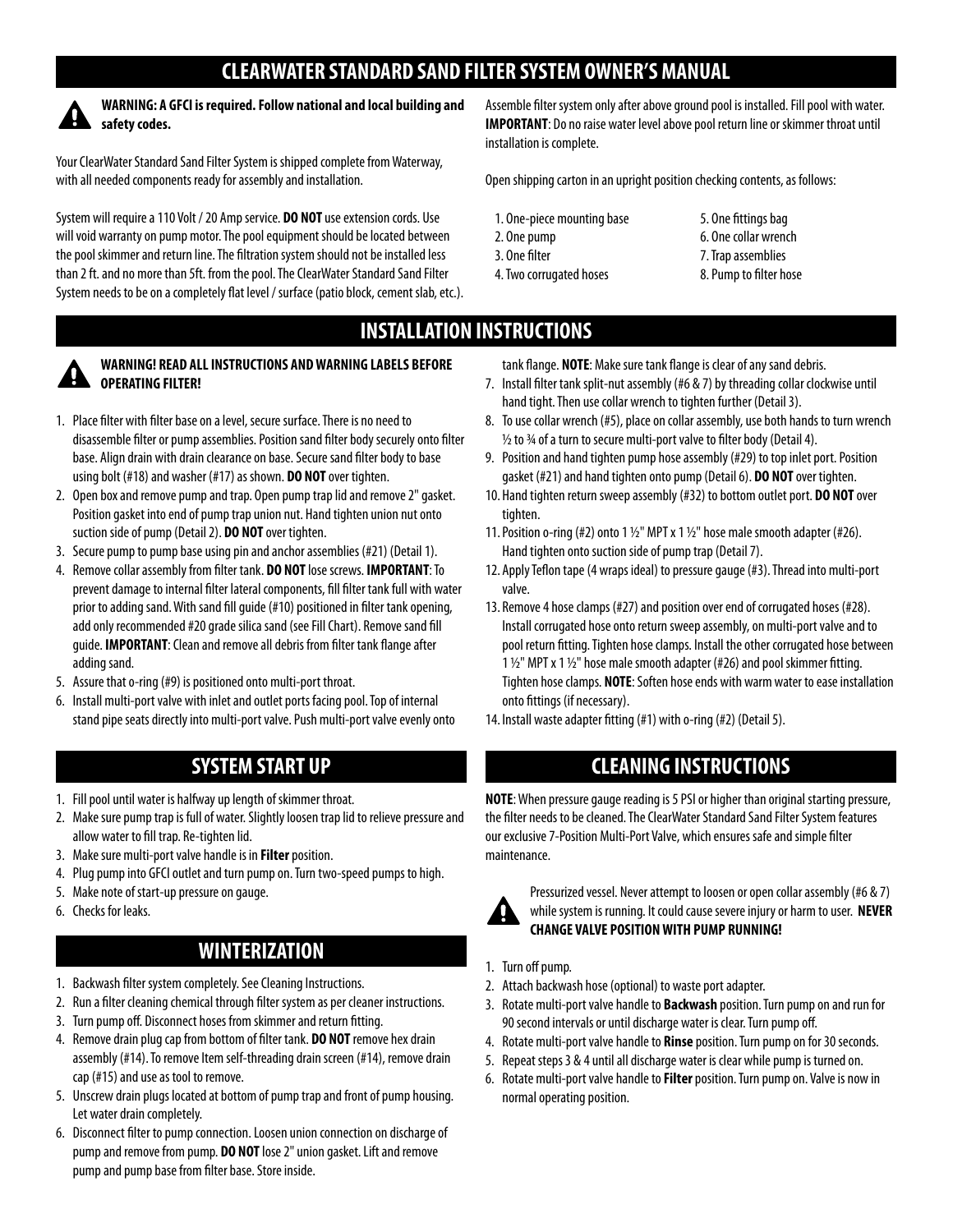# **CLEARWATER STANDARD SAND FILTER SYSTEM PARTS LIST**

| 3<br>4   | 830-3000<br><b>WVS003-A</b> | 0-30 PSI Gauge<br><b>Multi-Port Valve Assembly</b> |                                             |                 |                 |                       |
|----------|-----------------------------|----------------------------------------------------|---------------------------------------------|-----------------|-----------------|-----------------------|
| 5        | 505-1970                    | <b>Collar Wrench</b>                               |                                             |                 |                 |                       |
| 6        | 505-3010                    | <b>Split Nut - Sand Filter Assembly</b>            | For Hard Plumbing: use 400-4060             |                 |                 |                       |
| 7        | 819-0015                    | Screw - 1/4"-20 PPH x 2"                           | 1 1/2" #7 Union Assembly                    | 28              |                 |                       |
| 8        | 820-0013                    | Serrated Hex Nut - 1/4" - 20                       | 11/2" S Pump End<br>(optional/not included) | 27              | 31              |                       |
| 9        | 805-0435                    | 0-Ring                                             |                                             | TTMA            | 30              |                       |
| 10       | 502-2011                    | Sand Fill Guide                                    |                                             |                 |                 |                       |
| 11       | 505-3000                    | <b>Threaded Sleeve for Split Nut</b>               |                                             |                 |                 |                       |
| 12       | 505-2040                    | 16" Lateral & Manifold Assembly                    |                                             | 27              |                 |                       |
|          | 505-2050                    | 19" Lateral & Manifold Assembly                    |                                             | 31<br>30        | 32<br>mm        |                       |
|          | 505-2060                    | 22" Lateral & Manifold Assembly                    |                                             |                 |                 |                       |
|          | 505-2080                    | 26" Lateral & Manifold Assembly                    | 27                                          |                 |                 |                       |
| 13       | 515-1601                    | 16" Sand Filter Body                               | <b>MARTIN</b>                               | - 29<br>↞<br>24 |                 | 11                    |
|          | 515-1901                    | 19" Sand Filter Body                               | 28                                          |                 |                 | 12                    |
|          | 515-2001                    | 22" Sand Filter Body                               |                                             | 21              |                 | 13                    |
|          | 515-2061                    | 26" Sand Filter Body                               | 26                                          |                 |                 |                       |
| 14       | 602-5311                    | Self-Threading Drain Screen<br>27                  | 23                                          |                 | 20              |                       |
| 15       | 602-5321                    | Drain Cap                                          | 22                                          |                 |                 | 14                    |
| 16       | 672-7241<br>820-0017        | <b>One-Piece Base</b><br>Flat Washer - 3/8"        |                                             | 21              |                 |                       |
| 17<br>18 | 819-0016                    | 3/8" Bolt - 22" / 26" Sand Filter                  |                                             |                 |                 |                       |
|          | 819-0019                    | 3/8" Bolt - 19" Sand Filter                        |                                             | 19              |                 | Removal               |
|          | 819-0020                    | 3/8" Bolt - 16" Sand Filter                        |                                             |                 |                 | <b>Tool End</b><br>16 |
| 19       | <b>PH1100</b>               | 1 HP - 1-Speed - Hi-Flo II Pump                    |                                             | 19              |                 |                       |
|          | <b>PH1150</b>               | 1 1/2 HP - 1-Speed - Hi-Flo II Pump                |                                             |                 | ⊜≁              | $-17$                 |
|          | <b>PH1200</b>               | 2 HP - 1-Speed - Hi-Flo II Pump                    |                                             |                 |                 | 8←18                  |
|          | <b>PH2100</b>               | 1 HP - 2-Speed - Hi-Flo II Pump                    |                                             |                 |                 |                       |
|          | <b>PH2150</b>               | 1 1/2 HP - 2-Speed - Hi-Flo II Pump                |                                             |                 |                 |                       |
|          | <b>PH2200</b>               | 2 HP - 2-Speed - Hi-Flo II Pump                    |                                             | 21              |                 |                       |
| 20       | 429-7300                    | Pin & Anchor Assembly                              |                                             |                 | 20              |                       |
| 21       | 711-4010                    | 2" Gasket                                          | 19                                          |                 |                 | لرويت                 |
| 22       | 319-3230                    | 6" Basket Assembly (not shown)                     | <b>DETAIL 1</b>                             |                 |                 | 12                    |
| 23       | 319-2170                    | 6" Pump Trap                                       |                                             |                 |                 |                       |
| 24       | 805-0436                    | 0-Ring,                                            |                                             |                 |                 |                       |
| 25       | 319-4100                    | 2-Piece 6" Pump Trap Lid Assembly                  |                                             |                 | <b>DETAIL 2</b> | <b>DETAIL 3</b>       |
| 26       | 417-6141                    | 1 1/2" MPT x 1 1/2" Hose Male Smooth Adapter       |                                             |                 |                 |                       |
| 27       | 872-0010                    | Hose Clamp - Stainless Steel                       |                                             |                 |                 |                       |
| 28       | 872-9002                    | Corrugated Hose - Black                            |                                             |                 |                 |                       |
| 29       | 550-1801                    | 16" Sand Filter Hose Assembly                      | - 4                                         |                 |                 |                       |
|          | 550-1811                    | 19" Sand Filter Hose Assembly                      |                                             |                 | 29              |                       |
|          | 550-1821                    | 22" Sand Filter Hose Assembly                      |                                             |                 |                 |                       |
|          | 550-1831<br>711-4000        | 26" Sand Filter Hose Assembly<br>11/2" Gasket      | 6                                           | 5               | 21              | 26                    |
| 30<br>31 | 417-4161                    | 1 1/2" Buttress x 1 1/2" MPT                       |                                             |                 | 20              |                       |
| 32       | 550-1841                    | <b>Return Sweep Assembly</b>                       | 12                                          |                 |                 | 22                    |
|          |                             |                                                    |                                             |                 |                 | 2 <sup>2</sup>        |
|          | 810-0082-1                  | <b>Instruction Sheet</b>                           | <b>DETAIL4</b>                              | <b>DETAIL 5</b> | <b>DETAIL 6</b> | <b>DETAIL 7</b>       |